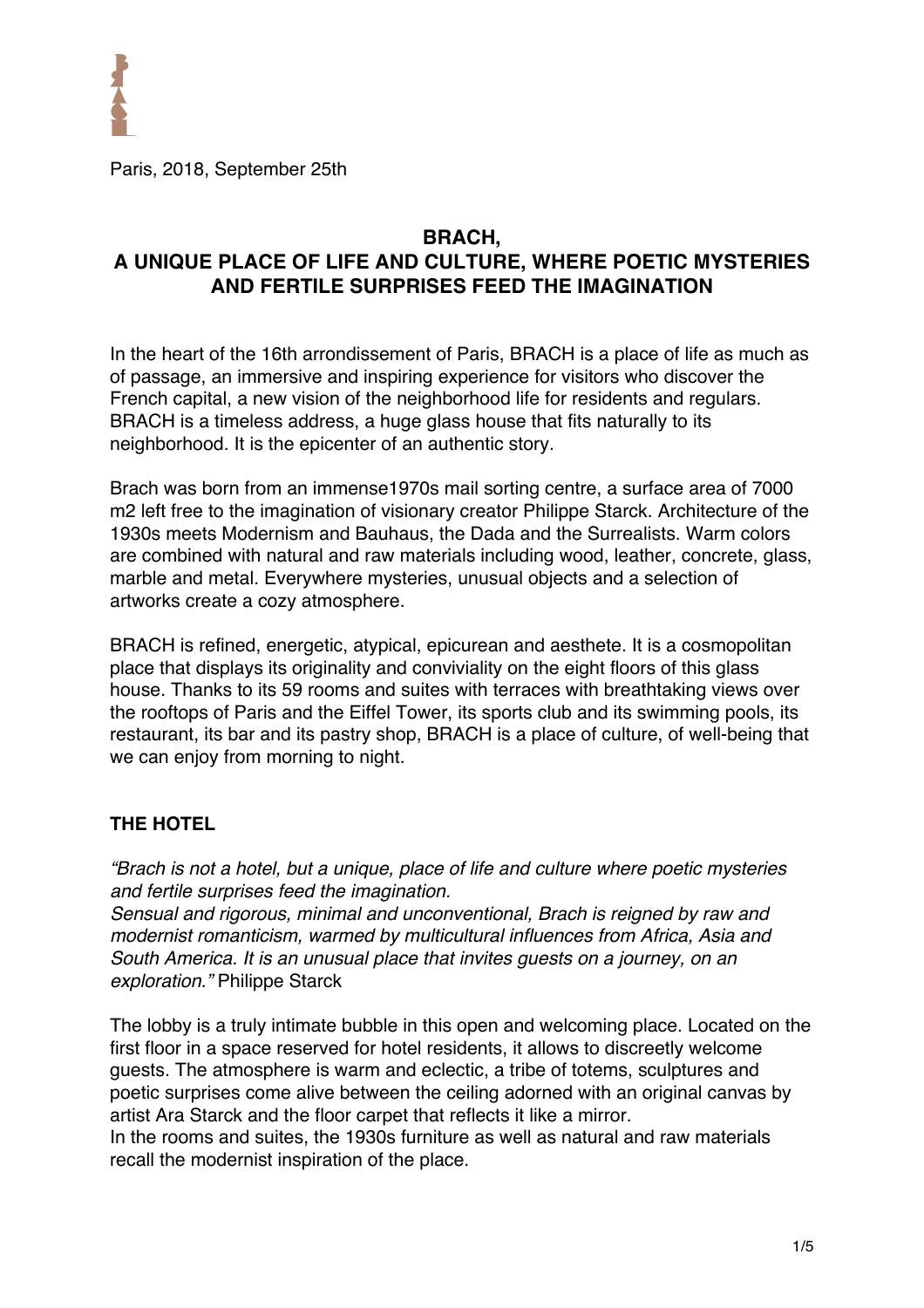

BRACH is at the image of its guests: unique. Therefore each of the hotel's rooms and suites are different, adapted to the desires and needs of each individual. From the first to the sixth floor: 52 bright rooms from 24 to 42 sqm. On the fifth and sixth floors of Brach: 7 suites from 60 to 200 sqm, opening on terraces with breathtaking views on Paris. All are equipped with a Norwegian bath, and one also has a Jacuzzi.

Brach guests have access to the sports club, swimming pools and collective classes. Access on the rooftop garden is reserved for their exclusive use.

## **THE SPORTS CLUB**

An essential element of BRACH, the sports club is spread over 1,000 sqm and takes care of the body in an atmosphere inspired by the boxing clubs of the 1930s. The 22 meter pool encourages the swimming of lengths when the thermal pool, sauna, steam room and Himalayas salt cave invite you to relax.

Individual or collective fitness classes, pilates, boxing, yoga or bodybuilding lessons, as well as aquatic courses such as aqua-maternity, aqua-yoga, aqua-boxing, aquapilates, and private swimming lessons are provided all day long.

For the members of the sports club and the residents of the hotel, comprehensive and tailor-made fitness and relaxation programs follow the prescriptions and actions of sports coaches, osteopaths, naturopaths, physiotherapists and dieticians. The care and preservation of the body above all, for an atmosphere that varies according to the time of day, very dynamic or relaxing.

### **THE RESTAURANT**

Located on the ground floor and accessible to all, the restaurant is a friendly and generous place where both hotel residents and locals will enjoy sitting and sharing.

The restaurant is a gateway to the world of BRACH. Imagined by Philippe Starck, warm, comfortable and timeless, it is a space between modernism and art brut where marble, metal, leather and wood mingle with harmony, where warm and elegant lightsreveal unusual objects, surprises, sculptures and unexpected works of art. Ara Starck created the mural artwork as a surrealist ballade of poetic aberrations that run intertwinning each other throughout the canvas in the manner of a rhyme to make a single loop.

Behind the impressive 20-meter-long counter opened on the kitchens, is a pastry shop, a cocktail bar, a delicatessen, fresh vegetable cabinet, and wine & cheese cellars.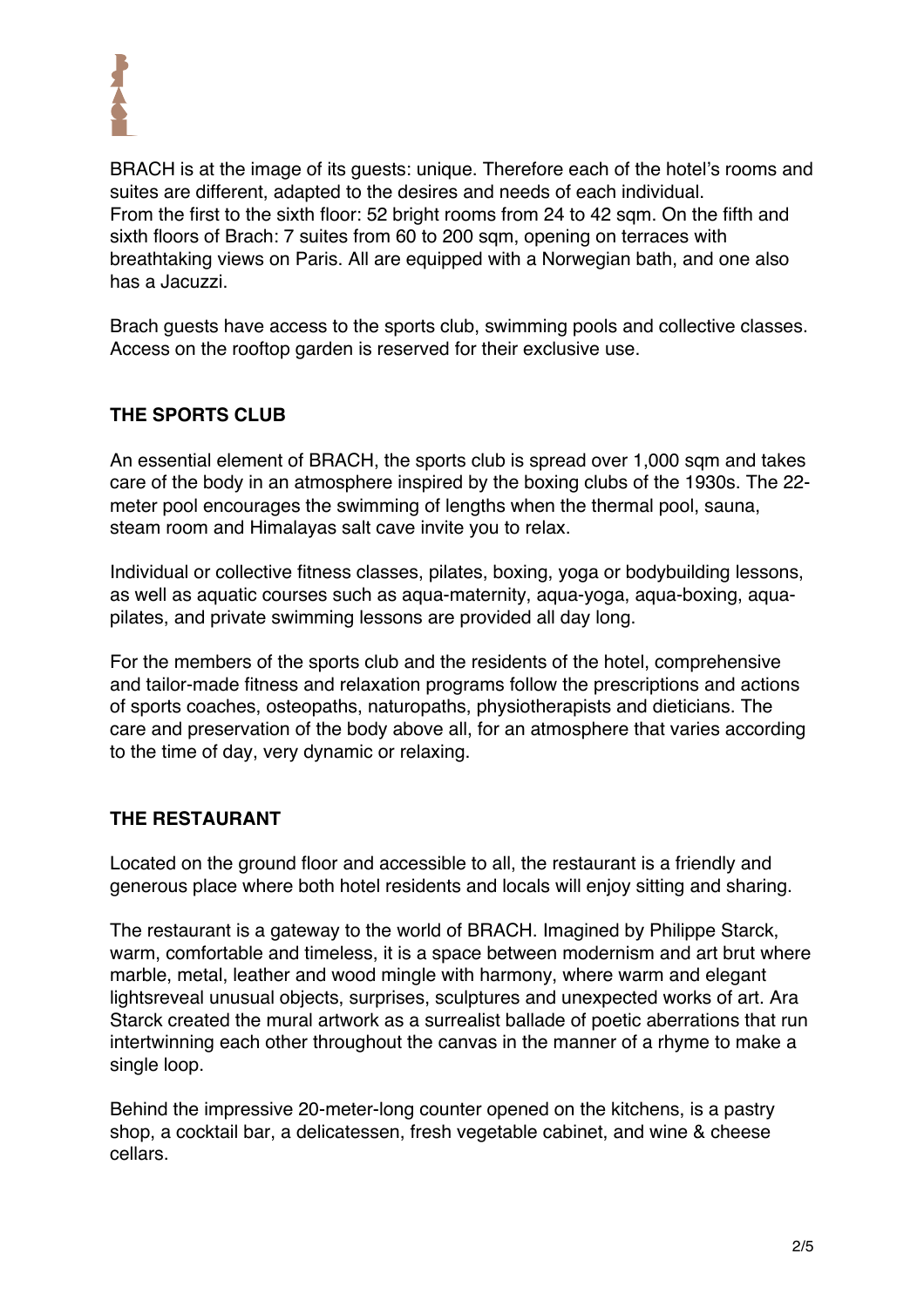

The restaurant room can accommodate up to 180 guests divided between the counter, the communal tables and more intimate tables some of which are set on the covered terrace of the restaurant.

The restaurant serves Mediterranean cuisine of chef Adam Bentalha; a simple and tasty cooking based on products, spices and smells of these terroirs bathed in sun, selected from responsible producers.

Adam Bentalha was trained in the greatest Parisian kitchens, the Ritz, the Shangri-La, the Royal Monceau or the Prince of Wales. At BRACH, he becomes Executive Chef of the kitchens of the establishment. His philosophy is simple: cooking can be healthy and balanced without losing taste. Cooking is a story of encounters: those between producers and gourmets, between well-being and well-eating.

"*I do not know if it's the cuisine of today or of tomorrow, it's just the cuisine I want to do now.*" Adam Bentalha

## **THE PASTRY SHOP**

Welcoming and gourmet, the pastry shop is conceived as a charming neighborhood store open to all. It is let free to the imagination of pastry chef Yann Brys - Meilleur Ouvrier de France - who proposes traditional desserts as well as his dashing and colorful original creations that resonate with the Mediterranean inspirations of Chef Bentalha's cuisine.

### **THE BAR**

Like BRACH, its restaurant and its pastry shop, the bar is a journey to the discovery of poetic mysteries, surprising flavors and unusual tastes. The original cocktail menu is developed by Simon Quentin - Best Apprentice for France in the Barman category. Inspired by the Mediterranean terroirs, he works with fresh and seasonal products: prepared-at-the-minute condiments and spices, cold-extracted juices and homemade syrups.

A tapas menu accompanies the cocktails.

### **THE ROOFTOP GARDEN**

The countryside air takes over the 16th arrondissement of Paris, and the roof of BRACH is transformed into an urban vegetable garden, with henhouse and views of the Eiffel Tower.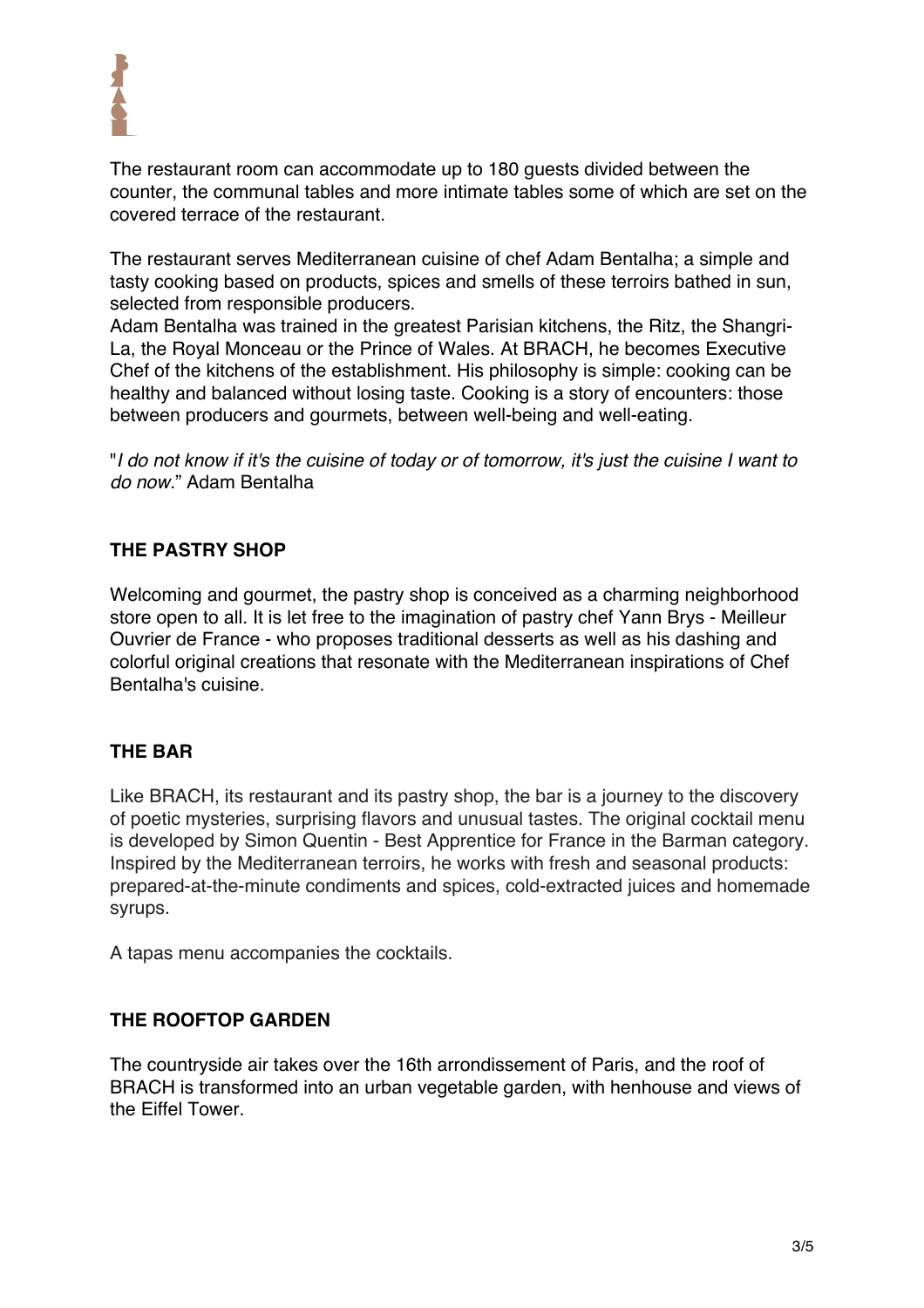

Preserved, as it is reserved for residents of the hotel's suites and for private events, you can relax with a homemade cocktail or a barbecue meal, while watching the aromatic herbs, fruits and vegetables grow.

Far from the tumult of the city, green workshops are organized. Supervised by the gardener, guests of all ages can work the land, grow fruits and vegetables, and collect the fresh eggs of the BRACH hens

## **THE EVENTS**

BRACH is open to all and offers to privatize suites, terraces and vegetable garden for professional or private events, product launches, filming, meetings, birthdays, etc.

BRACH imagines with you tailor-made events: gastronomic workshops with chefs, mixologists and sommeliers, sports activities with the sports club coaches, as well as creative activities such as pottery or street art classes with professionals selected by BRACH teams.

At BRACH, people are close to nature and innovation, culture and poetry. It's a living patchwork, surprising and benevolent, for a savoir-vivre to the measure of each dream. BRACH is a place to balance, between well-being, culture, art and lifestyle.

# \*\*\*

### **PRACTICAL INFO & CONTACTS**

BRACH Adress : 1-7 rue Richepin 75016 Paris Tel. : +33 (0)1 44 30 10 00 E-mail : contact@brachparis.com Website : www.brachparis.com Instagram : @brachparis

\*\*\*

### **PRESS CONTACT**

AGENCE BMRP Béatrice Korb Kaplan - Claire Gathy b.korb@bmrp.fr - c.gathy@bmrp.fr Tel. : +33 (0)1 43 06 10 20